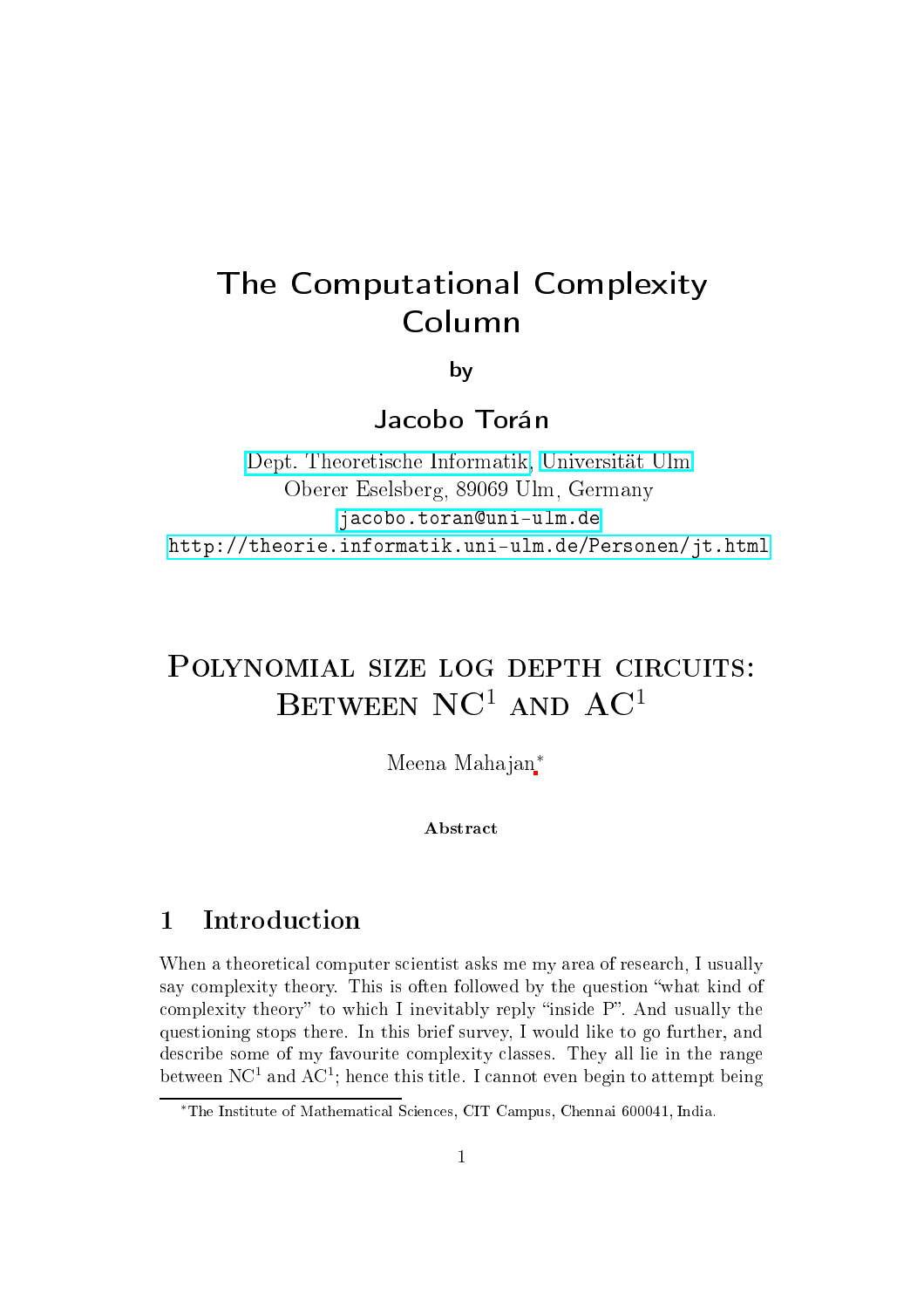exhaustive, and I apologize in advan
e to those whose favourite results I have omitted. Mu
h of this material (and mu
h more!) an be found in the text [42] and the surveys  $[1, 23]$  $[1, 23]$ .

# 2 Principal classes between  $NC<sup>1</sup>$  and  $AC<sup>1</sup>$

Consider (uniform) families of polynomial size log depth circuits with internal AND and OR gates, and literals / constants at the leaves. (No internal negations, without loss of generality). Restricting the gates to have constant fanin gives the complexity class  $NC<sup>1</sup>$ ; leaving it unrestricted (limited, of course, by the circuit size itself) gives  $AC^1$ .

Without loss of generality, we can assume that our circuits are layered: gates appear in layers, and wires onne
t adja
ent layers in one dire
tion. The maximum number of gates at any one layer of the circuit is called the width of the circuit.

Several well-known lasses are sandwi
hed in between; let's take a look at ea
h of these.



<span id="page-1-0"></span>Figure 1: The landscape between  $NC<sup>1</sup>$  and  $AC<sup>1</sup>$ 

### $2.1 \quad NC^1$

At the lower end, we begin with the class  $NC<sup>1</sup>$ .  $NC<sup>1</sup>$  has many equivalent characterizations. It equals the class of languages accepted by

- alternating Turing machines in logarithmic time ALOGTIME (under appropriate uniformity conditions).  $([34])$
- poly size programs over finite monoids BP-M. A program over a monoid  $M = (S, \circ)$  is a list of instructions of the form  $\langle i, a, b \rangle$  where  $i \in [n], a, b \in S$ . The instruction  $\langle i, a, b \rangle$ , on input  $x \in \{0,1\}^n$ , evaluates to a if  $x_i = 1$ , to b otherwise. The entire program,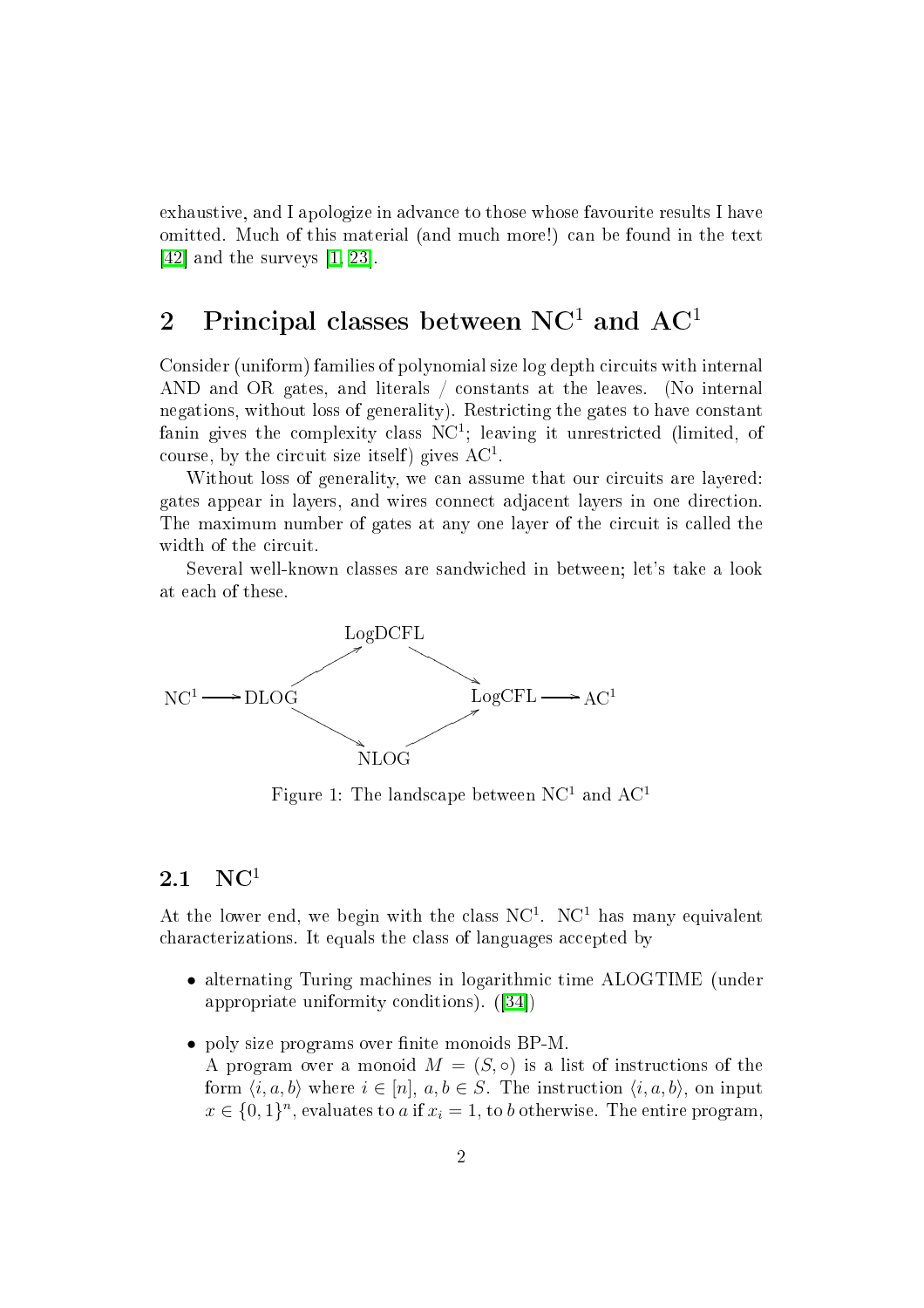on input  $x \in \{0,1\}^n$ , thus constructs a word  $w \in S^*$ . The program accepts x if w evaluates to a designated value in  $M$ .

A simple divide-andonquer approa
h establishes that programs over finite monoids can be evaluated in  $NC<sup>1</sup>$ . Barrington [4] established the onverse by showing that over any non-solvable group, words an be constructed to code logical AND and negation. In particular, he used the permutation group  $S_5$ ; thus programs over this group are complete for NC<sup>1</sup>.

#### • bounded-width poly size bran
hing programs BWBP.

These are constant-width layered graphs (one for each input length) with designated start and finish vertices  $s, t$ , and edges labelled by literals or constants. An input is accepted if the corresponding graph has an st path where all edges are labelled by 1 or true literals.

It is folklore (and easy to see) that programs over monoids can be described in this form, and vice versa.

Such programs are also equivalent to skew circuits, where OR gates are unrestri
ted but AND gates an have at most one input that is not a literal or a constant.

 $\bullet$  bounded-width poly size circuits SC<sup>0</sup>.

SC is the class of polynomial size poly logarithmic width circuits (width  $O(\log^3 n)$  for SCi). (Again, wlog the circuits can be assumed to have negations only at the leaves.) In simulating a circuit by a Turing machine, width roughly translates to space and size to time; thus SC corresponds in the uniform setting to a simultaneous time-spa
e bound. (SC stands for Steve's Classes, named after Stephen Cook who proved the first non-trivial result about polynomial time log-squared space PLoSS, i.e. SC2, in [11]. See for instance [22]). As described above, Barrington's result places NC<sup>1</sup> inside skew SC<sup>0</sup>. But even non-skew SC<sup>0</sup> is easily seen to be inside  $NC<sup>1</sup>$ , since only a constant amount of memory is needed to evaluate the gates of the circuit layer by layer. Thus  $SC^0$ equals  $NC^1$ .

• poly size formulae F, even when restricted to log-width formula LWF. A formula is a circuit where each gate has fanout at most 1.  $NC<sup>1</sup>$  circuits can be converted to formulae by duplication; the blow-up in size is still within a polynomial. Conversely, any formula can be restructured into an equivalent one with polynomial blow-up in size and logarithmi depth; a non-uniform way to do this was first described in  $[7, 35]$  $[7, 35]$ , while it can be done uniformly as in [28]. Further, any log depth formula can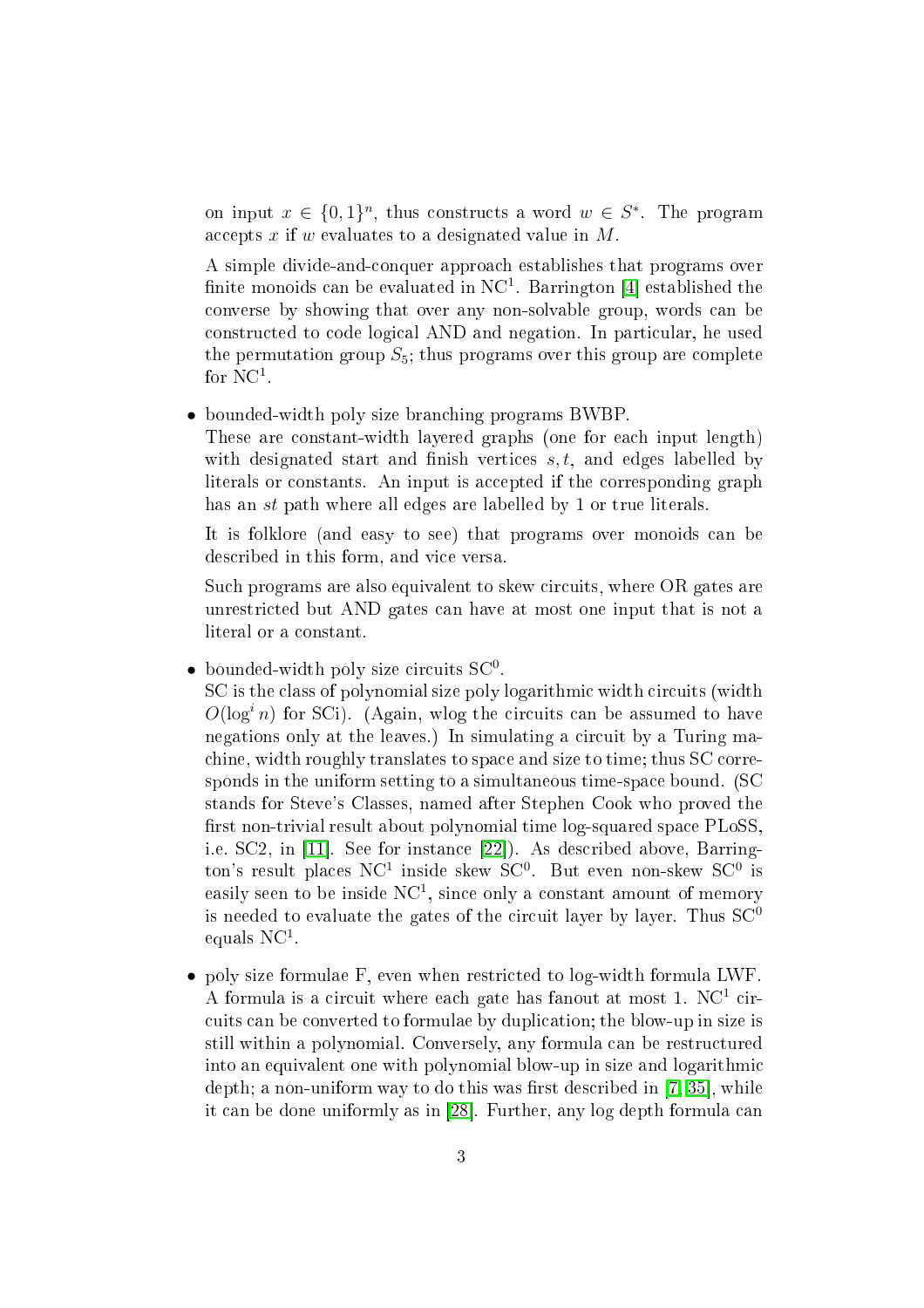be restructured to log width (at the expense of depth, of course), as observed in [20]; thus LWF =  $F = NC<sup>1</sup>$ .

• predicates expressed in first-order logic, augmented with a group quantifier or a monoidal quantifier  $Q_G$  over any non-solvable group G,  $FO[Q_G]$ . [28].

### 2.2  $\mathrm{AC}^1$

At the higher end, we have  $AC^1$ . Less is known about  $AC^1$ ; it equals the class of languages accepted by

- alternating Turing machines using logarithmic space and making at most logarithmi alternations between universal and existential states on any omputation path ASP,ALT(log,log) (under appropriate uniformity onditions).
- Concurrent read, concurrent write PRAMs working in logarithmic time with polynomially many processors.

Now onsider the intermediate lasses.

#### 2.3 **DLOG**

DLOG is the class of languages accepted by deterministic logspace machines. It also equals the class of languages accepted by log width poly size circuits  $SC<sup>1</sup>$ . DLOG equals sentences expressible in FO augmented with deterministic transitive closure FO[DTC], [18], and it follows from [32] that DLOG also equals  $FO + symmetric transitive closure FO[STC].$ 

#### $2.4$ NLOG

NLOG is the class of languages accepted by nondeterministic logspace machines. The inductive counting technique of Immerman and Szelepcsényi [\[19,](#page-14-5) 37] shows that NLOG is closed under complementation. An equivalent formulations of NLOG is the class of languages accepted by uniform poly size skew circuits (or branching programs); see [39]. In descriptive complexity, NLOG is characterized by sentences in first-order logic with positive transitive closure  $FO[pos TC]$ , see [18].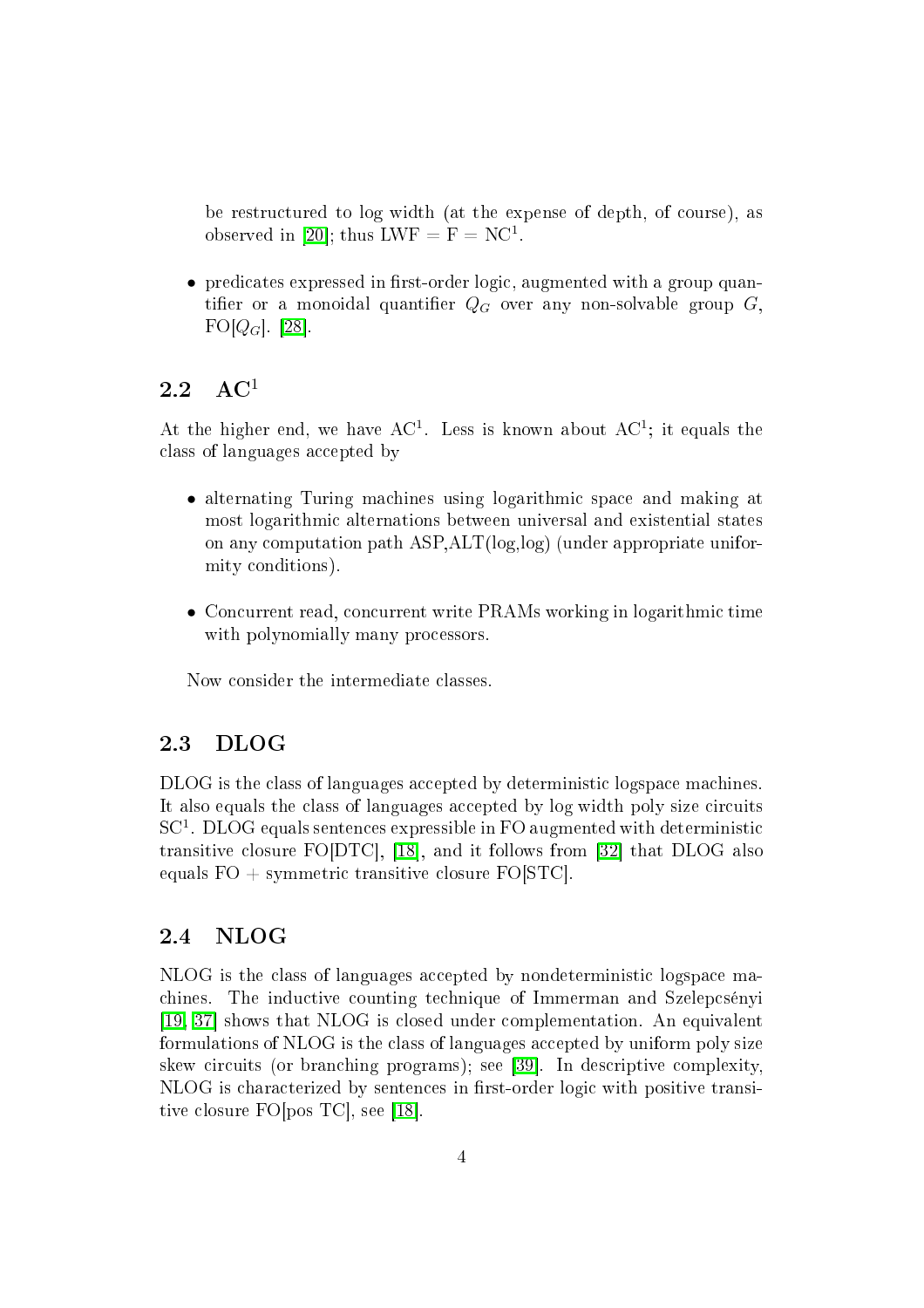#### 2.5 LogCFL

LogCFL, by definition, is the class of languages reducible via logspace manyone reductions to some context-free language. It follows that each such language can be accepted by a machine which has logspace to perform the reduction, and a nondeterministic finite control and a stack to then parse the CFL in polynomial time. Su
h ma
hines are alled AuxPDA(poly), and Sudborough showed that they accept exactly  $LogCFL$  ([36]). That is, allowing arbitrary interleaving of the two types of computation involved – (1) deterministic logspace reduction, and (2) nondeterministic  $PDA -$  is no more powerful than performing these two phases sequentially. (An aside: the polynomial time restriction is necessary, since Cook [10] showed that in unbounded time, and even in exponential time, deterministi PDA augmented with logspace worktape capture all of P.)

Using the notion of realizable pairs of surface configurations, Ruzzo showed  $\left|33\right|$  that AuxPDA(poly) can be simulated by alternating TMs using logspace and having poly-sized proof trees. What is a proof-tree? Consider the omputation graph of a logspa
e-bounded ATM, where nodes are time-stamped configurations. (The logspace bound ensures a poly-sized graph; the timestamping ensures that the graph is acyclic.) To prove that it accepts its input, it suffices to show a sub-graph that contains  $(1)$  the initial configuration, (2) both children of each universal node included, (3) at least one child of each existential node included, and (4) only accepting configurations as leaves. Su
h a sub-graph, unfolded or expanded out by dupli
ating nodes if necessary so that it is a tree, is what we call a proof-tree. It is easy to see that poly-sized graphs an have exponential-sized proof-trees. Ruzzo's proof shows that to describe the computations of AuxPDA(poly), poly-sized proof trees suffice. Conversely, if a logspace-bounded ATM has, for each accepted input, a proof-tree of size at most  $t(n)$ , then an AuxPDA can accept the same language in time  $t(n)$ . Thus we have a characterization of LogCFL via ATMs:  $LogCFL = ASP, TRSZ(log, poly)$ . Note that the above proof-tree definition can be applied to circuits as well. Using a very nice tree-cutting argument, Venkateswaran showed [38] that a poly-sized circuit of any depth. but with a poly-size bound on its proof trees, can be flattened to log depth, at the cost of increasing the fanin of OR gates. This is the circuit class  $SAC<sup>1</sup>$ , semi-unbounded alternating circuits. The converse simulation is direct, giv $ing$  ASP, TRSZ( $log, poly$ )=SAC<sup>1</sup>.

An interesting offshoot of Venkateswaran's construction is that each Aux-PDA(poly) can be simulated by an AuxPDA(poly) whose stack height never grows beyond  $O(\log^2 n)$ . (Only  $O(\log n)$  pairs of surface configurations, each needing  $O(\log n)$  bits, need to be stacked.)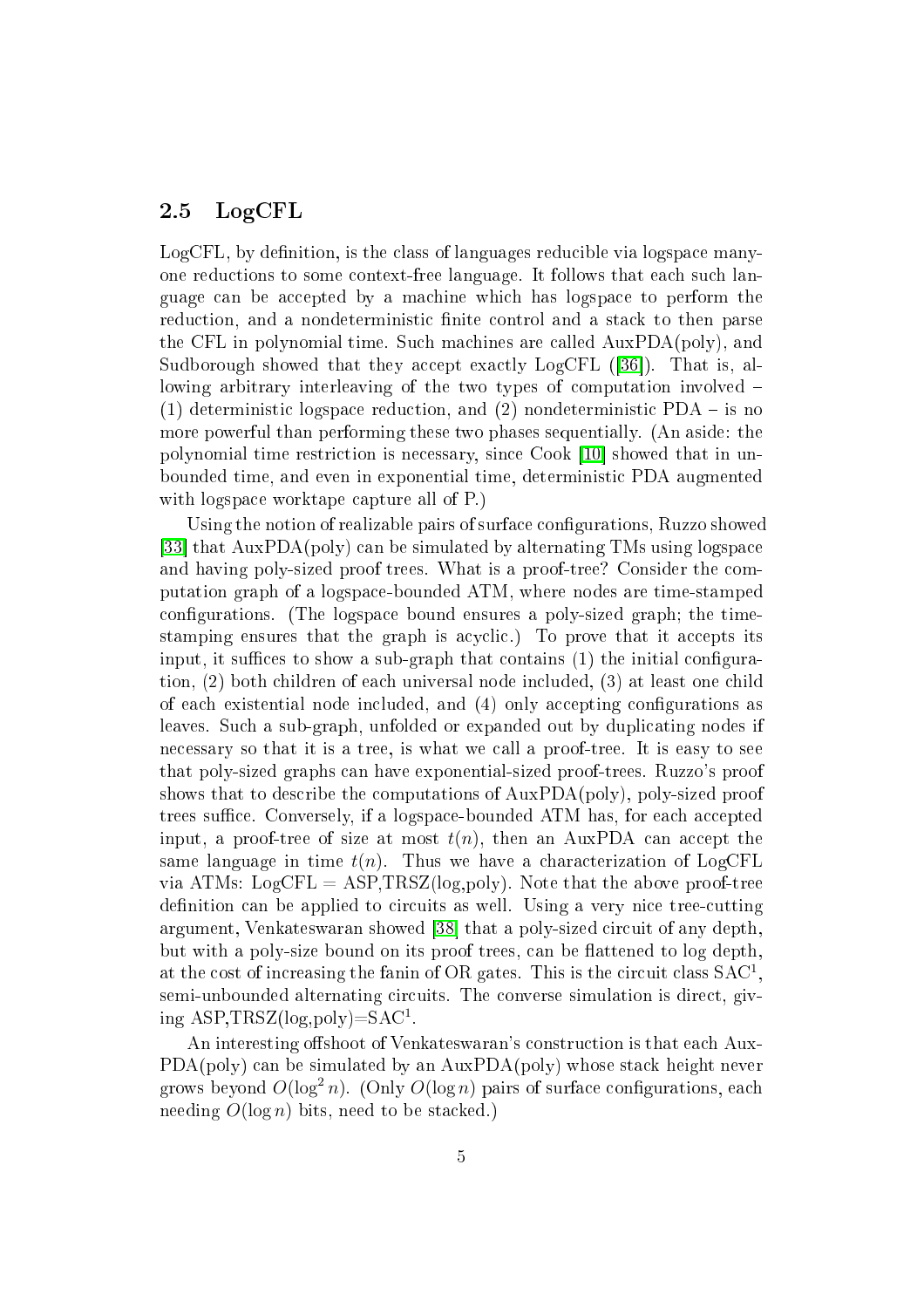More recently, in [27], McKenzie, Rienhardt and Vinay gave a direct proof that ASP,TRSZ(log,poly) is in LogCFL, thus eliminating the need for the elaborate onstru
tion of Sudborough.

The class of all CFLs is not closed under complementation. Nonetheless, one ould expe
t that a logspa
e redu
tion losure aptures omplements as well, and indeed this is the case. Interestingly, none of the above forms directly show that LogCFL is closed under complementation. The SAC<sup>1</sup> formulation was used by Borodin et al [6] to apply inductive counting and thus establish this losure. This losure aptures a ertain symmetry between the OR and AND operators: as long as one of them has bounded arity, we are within LogCFL.

Bedard, Lemieux and McKenzie gave yet another characterization of  $LogCFL$  in [5]. Generalising the programs-over-monoids framework of Barrington, they show that LogCFL equals languages accepted by programs over groupoids. These are algebraic structures where a non-associative binary operator \* on a set A is defined. Given a word  $w \in A^*$ , consider all possible ways of parenthesising it to apply  $*$ . These different ways yield a set of possible values  $S(w)$ . Acceptance is defined in terms of  $S(w)$  containing some designated element, or equalling some designated set. By imposing syntactic conditions on programs over groupoids,  $NC<sup>1</sup>$ ,  $DLOG$  and  $NLOG$  can also be captured in this framework  $[5, 25]$  $[5, 25]$ .

The framework of [5] directly leads to a logical characterization as well: LogCFL is exactly those languages whose membership is expressible in firstorder logic augmented by groupoidal quantifiers. A more detailed treatment of this characterization can be found in [24].

#### 2.6 LogDCFL

LogDCFL is the class of languages reducible via logspace many-one reductions to some deterministic context-free language. As in the case of LogCFL, the two omputation phases in de
iding membership in a LogDCFL language can be interleaved [36]; thus  $LogDCFL$  equals  $DAuxPDA(poly)$ . It is also characterized in the PRAM model: it is the restriction of  $AC^1$  to concurrent read owner-write (CROW) PRAMs, see [\[15,](#page-13-7) 16]. One of the most non-trivial properties about LogDCFL is that it is contained in  $SC^2$ ; this was shown by Cook in [11]. No subclass of NC containing LogDCFL is known to be inside SC, though a possibly incomparable chunk of NC consisting of randomized (bounded two-sided error) logspace is also known to be in SC [30]. Surprisingly, we do not yet know how to combine these two constructions to place randomized poly time AuxPDA inside SC.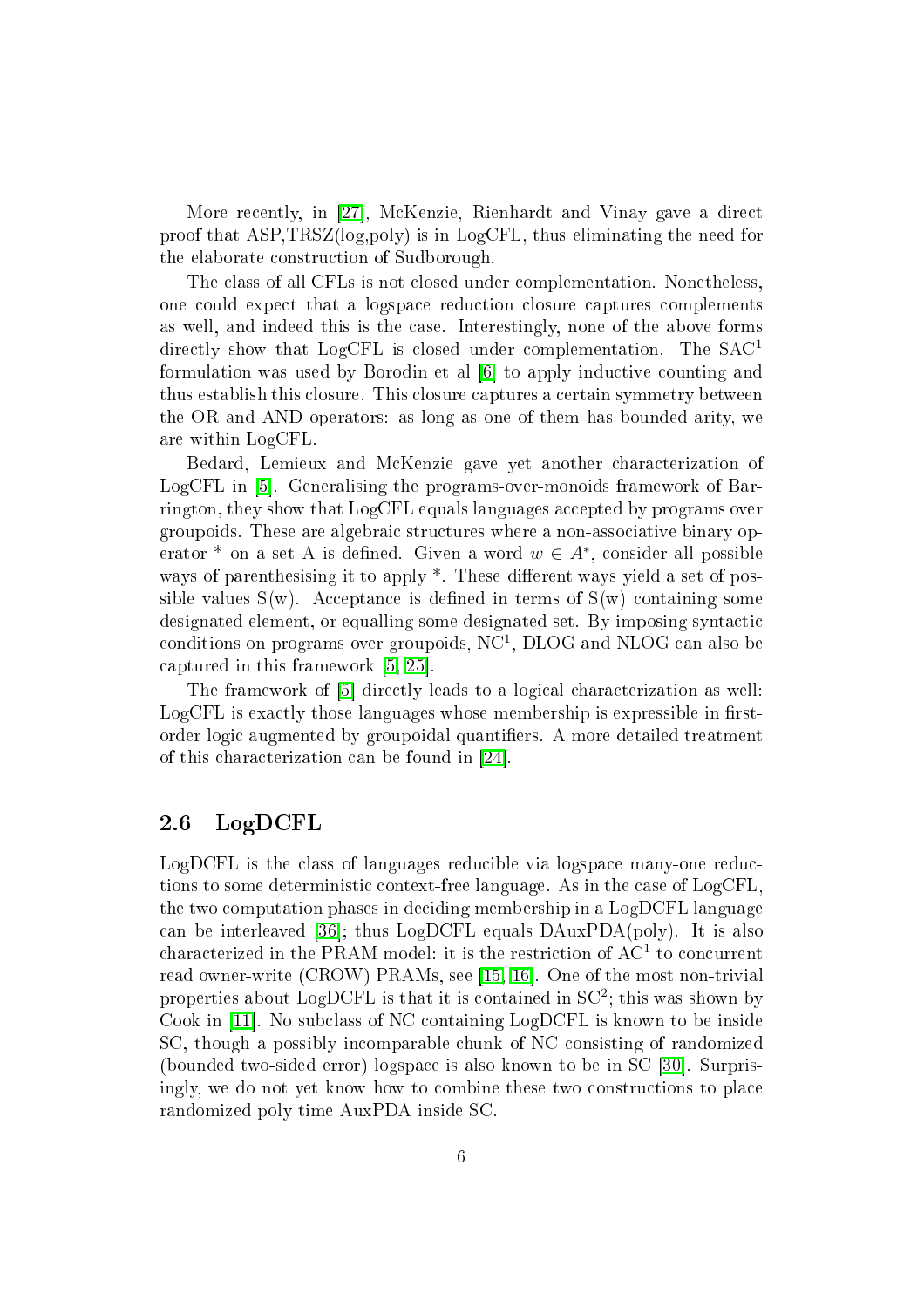### 2.7 A formal language view

For many reasons,  $AC^1$  is not as interesting formally as the classes within it. The main reason is to do with proof-tree size:  $AC^1$  circuits can have exponentially large proof trees. This crucially impacts arithmetic versions of these circuits; we will come to that shortly. Another is that there is no neat characterization of  $AC^1$  via formal language classes. From the formallanguage-theoretic point of view, we have the following containment diagram:



<span id="page-6-0"></span>Figure 2: Formal Language Classes

All the ontainments are proper, and DCFL and Lin are in
omparable. Applying very weak closures to these classes – uniform FO projections – gives exactly the complexity classes of Figure [1.](#page-1-0) Notice that  $AC^1$  is not covered here. The jump from CFLs to context-sensitive languages is too big; closure of CSLs gives all of PSPACE. We need something mu
h smaller to apture exactly AC<sup>1</sup>.

#### 2.8 Completeness

Here is a partial list of problems omplete for ea
h of these lasses:

LogCFL Blo
kChoi
e(Dy
k-2), the hardest CFL: Given a sequen
e of blo
ks, each containing a list of strings, can we pick exactly one string from each block so that their concatenation, in that order, is in Dyck-2 (the language of balan
ed parentheses with two types of parentheses)? Non-zero Tame Tensor Formula [13]: Given a tensor formula satisfying a certain "tameness" property, determine whether it is non-zero. Semi-extended regular expression membership [31]: Given an expression r over some alphabet  $\Sigma$  where r is like a regular expression but is also allowed to use  $\cap$ , and given a string  $x \in \Sigma^*$ , determine whether  $x \in L(r)$ .

NLOG Rea
hability in a dire
ted a
y
li graph. 2-CNF-SAT.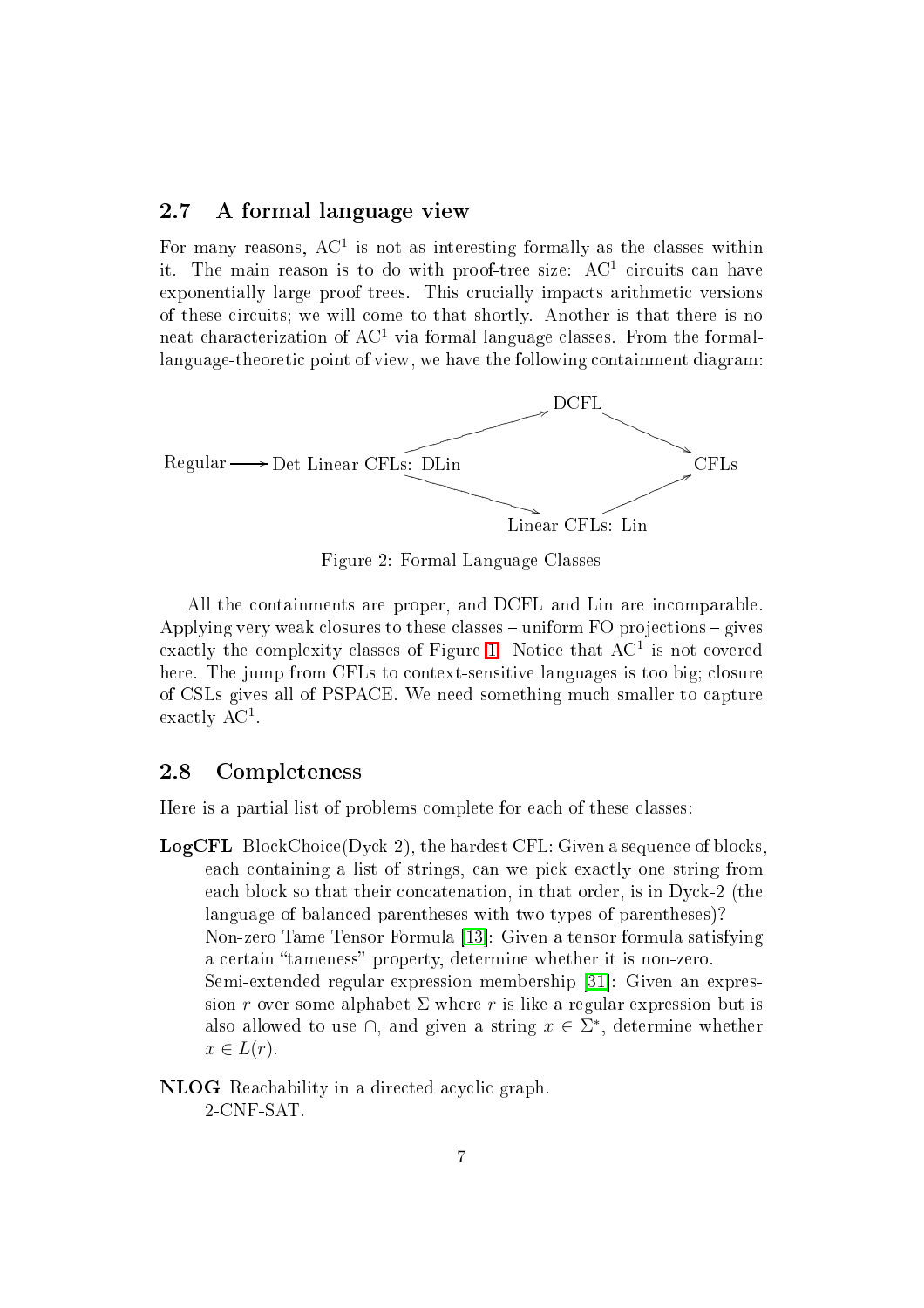Regular expression membership [21]: Given a regular expression  $r$  over some alphabet  $\Sigma$  and a string  $x \in \Sigma^*$ , determine whether  $x \in L(r)$ .

- e and the hardest property with the hardest December 2012, the set of the hardest property of the set of the s  ${a, b, c, d}$  with a and c opening, and matched by b and d respectively. Given a string  $x_0 \in (a+c)^+$ , and a sequence of blocks  $B_1, \ldots, B_k$  each consisting of one string in  $b(a+c)^*$  and one in  $d(a+c)^*$ , can we pick exactly one string from each block so that their concatenation, with  $x_0$ . is in Dy
k-2?
- en en an und de graph, presented by its adjace and the presented by its adjace that it is adjacent to the second  $|32|$

Remains hard even if the graph is a two-tree forest.  $[12]$ Bipartiteness: given an undirected graph, determine if it is bipartite.

 $NC<sup>1</sup>$  Reachability in a bounded-width layered graph.

The Boolean Formula Value problem.

The word problem over the group  $S_5$  (for that matter, over any finite non-solvable monoid).

Fixed Regular expression membership: For a fixed regular expression r over some alphabet  $\Sigma$ , given a string  $x \in \Sigma^*$ , determine whether  $x \in L(r)$ .

## 3 Lesser-known lasses

By varying parameters appropriately between  $NC<sup>1</sup>$  and  $LogCFL$ , we get some lesser-known lasses in this range:

#### 3.1 Syntactic restrictions

- BP-width: Within polysize, constant-width BPs gives  $NC<sup>1</sup>$  and unbounded width BPs give NLOG. One could thus consider width  $w(n)$ BPs, for w a function of n. Vinay showed [41] that for each polylog  $w \in O(\log n^i)$ , the corresponding class is closed under complement. But nothing much more is known. For instance, even the smallest class here, log-width BPs, lying between  $NC<sup>1</sup>$  and DLOG, is not known to apture any natural problem in this range.
- OR fanin: Within poly size log depth circuits with constant AND fanin, varying OR fanin from constant to polynomial takes us from  $NC<sup>1</sup>$  to SAC<sup>1</sup> (i.e. LogCFL). What about OR fanin  $f(n)$  where f is, say, polylog? Again, Vinay showed closure under complement, [41]. Also, just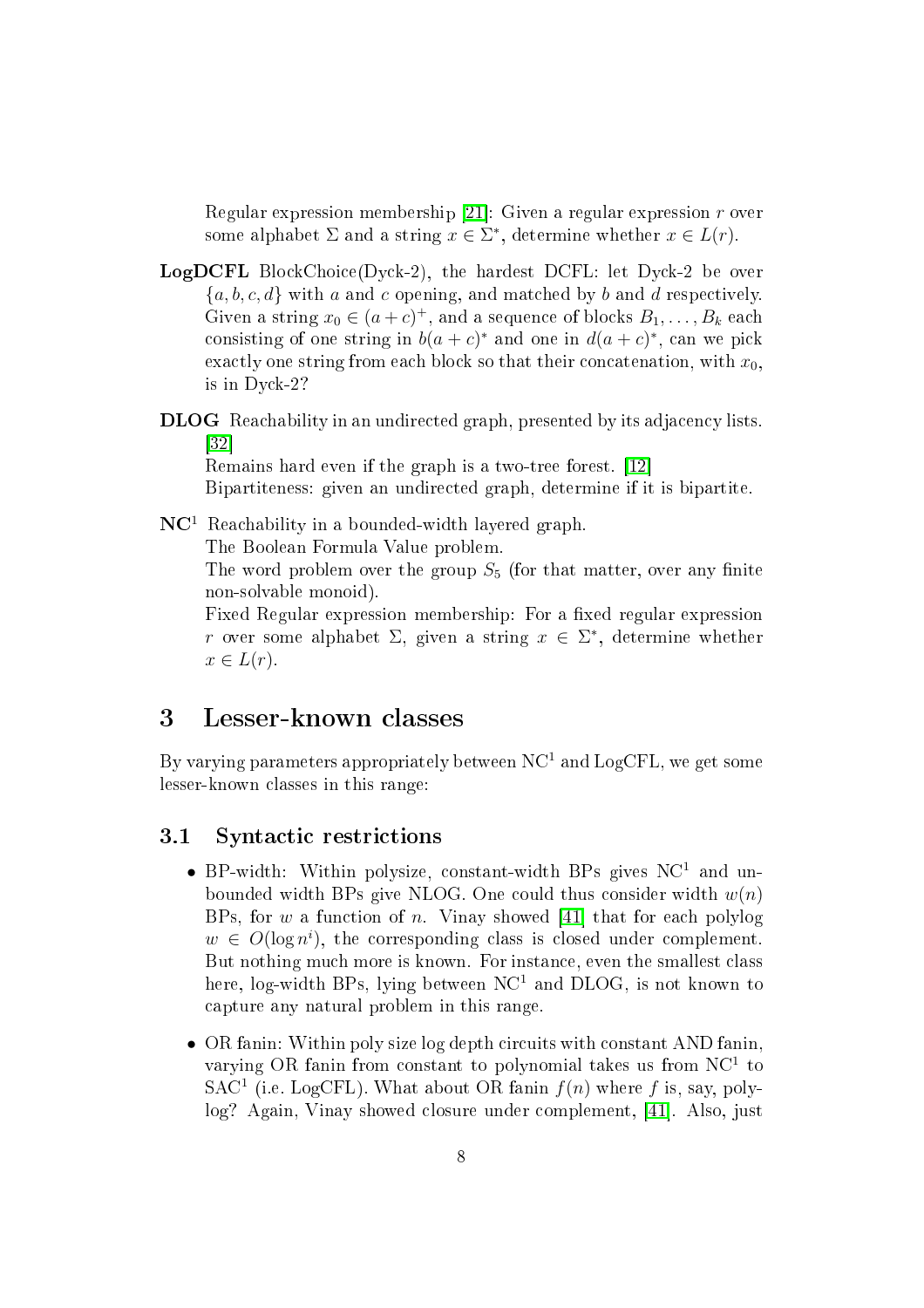as  $SAC<sup>1</sup>$  contains NLOG (at  $f = \text{poly}$ ), each of these classes contains the orresponding BP-widthonstrained lass des
ribed above. But do they apture any natural problems?

• Circuit-width: Constraining circuit width alone to polylog gives the SC hierarchy, and very little of the NC hierarchy is known to lie within it. However, the defining property separating LogCFL from P is poly size proof trees (also referred to as poly degree). One could combine a width restriction with a degree restriction to obtain a sub-hierarchy of SC within LogCFL. Limaye et al [26] define what they call small SC denoted sSC: its *i*th level has poly size poly degree  $O(\log^i)$  width circuits. Again, each level here contains the corresponding width-constrained BPs, though no relationship with the constrained-OR-fanin circuits is known. Though these lasses are not yet known to be losed under complement, [26] shows that co-sSC<sup>*i*</sup> is in sSC<sup>2*i*</sup>. At the smallest level, sSC<sup>0</sup> equals SC<sup>0</sup>, but it is not known whether sSC<sup>1</sup> is as powerful as  $SC<sup>1</sup>$ 

#### 3.2 Language/Automata-theoretic constructs

• Let us take a closer look at Figures [1,](#page-1-0) [2.](#page-6-0) NC<sup>1</sup> equals the closure of regular languages. Yet some non-trivial non-regular CFL families are included in it. These include parenthesis languages [8], visibly pushdown languages VPLs  $[3, 14]$  $[3, 14]$ , linear CFLs with an LL $[1]$  condition [17]. (Imposing an LR[1] condition is what corresponds to determinism. Thus CFLs with an  $LR[1]$  condition equal DCFLs, linear CFLs with an  $LR[1]$  condition equal languages accepted by 1-turn DPDA, usually referred to as deterministic linear languages.)

Let me highlight the membership in  $NC<sup>1</sup>$  of VPLs. Firstly, what are VPLs? These are languages accepted by visibly pushdown automata VPAs. So what are VPAs? These are PDAs with no  $\varepsilon$  moves, where the stack movement (push / no change / pop) is dictated solely by the input letter being read. They are clearly stronger than NFAs (they can accept  $a^n b^n$ : push on a, pop on b), but also weaker than PDAs (they cannot accept  $a^nba^n$ : is a a push letter or a pop letter?). In [3], it was shown that VPAs can be determinized; thus VPLs are in DCFLs. But well before this was known, these languages had been studied under the name input-driven languages. Dymond gave a nice construction [14] showing that they are in fact in  $NC<sup>1</sup>$ . His approach is generic and works not just for VPAs but for any PDA satisfying the following: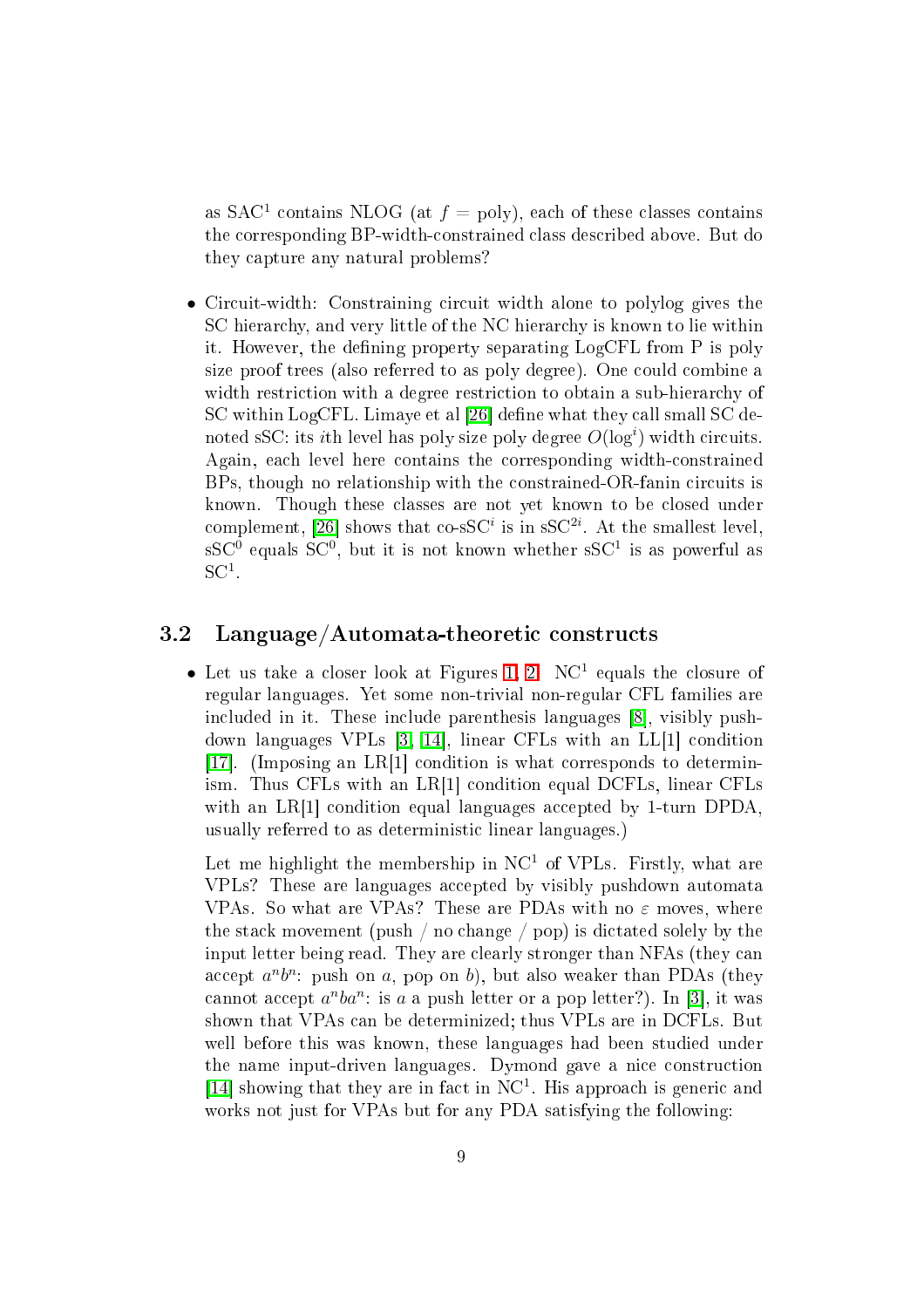- 1. no  $\varepsilon$  moves.
- 2. an accepting run should end with an empty stack.
- 3. the height of the pushdown, after pro
essing i letters of the input, should be computable in  $NC<sup>1</sup>$ . If there is more than one run (nondeterministic PDA), and if the height profiles across different runs are different, then the heights computed should be consistent with a single run. Furthermore, if there is an accepting run, then the heights computed should be consistent with some accepting run.

For such PDA, Dymond transforms the problem of recognition to an instan
e of formula value problem, and then invokes Buss's ALogTime algorithm  $[8]$  for it.

VPAs satisfy these onditions (with appropriate padding to satisfy ondition (2)). But much more can be achieved via condition (3). The height profiles of all runs in a VPA are the same, and can be computed in TC0. Understanding exactly what can be placed inside  $NC<sup>1</sup>$ by arefully using Dymond's proof is a ni
e question.

An interesting proper generalization of VPAs are what Caucal introduced in [9] and calls synchronized PDA. Languages accepted by these are ontained in DPDA but in
omparable with DLin. Does their losure create a new class between  $\rm NC^1$  and  $\rm Log DCFL$ , or does it collapse to one of these or even to DLOG?

• The fact that the logspace closure of Lin is NLOG is interesting. The machine model for Linear CFLs is PDA which, on each run, make at most 1 turn on the sta
k. That is, no sta
k symbols are pushed after the first pop move. Thus the machine model for the logspace closure of Lin is AuxPDA(poly) making 1-turn in stack movement. This suggests a fine gradation between NLOG and LogCFL parameterized by the number of turns the AuxPDA is allowed to make. A similar gradation arises between DLOG and LogDCFL by onsidering the deterministi ounterpart.

#### 3.3 Counting onstru
ts

• Unambiguity: Between DLOG and NLOG lies, quite naturally, unambiguous logspa
e ULOG. Similarly, LogUCFL lies between LogDCFL and LogCFL. Interestingly, the orresponden
e between the formal language lass and the omplexity lass is not known to hold here: the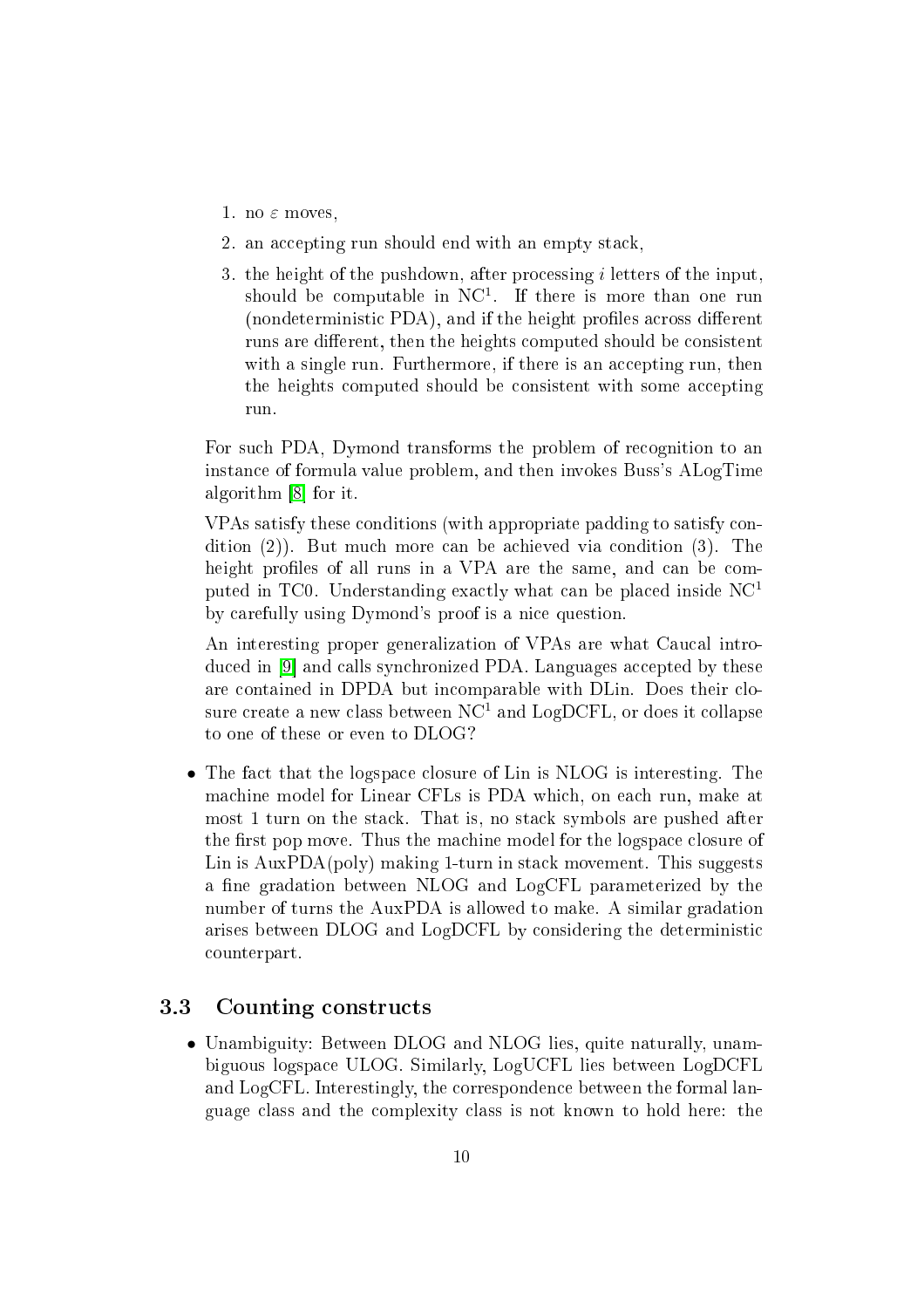logspace closure of unambiguous CFLs viz. LogUCFL, is contained in unambiguous logspace machines UAuxPDA(poly), but the converse is not known, and similarly for unambiguous Linear CFLs. There are also close relationships in the PRAM model: while LogDCFL is chara
terized by log time CROW PRAMs, LogUCFL is ontained in by log time CREW PRAMs, whi
h orrespond to a strong form of unambiguity in  $AC^1$  circuits. There are several subtleties in the definition of unambiguous machines/circuits: is there at most one accepting path. or at most one path from the initial to any configuration, or at most one path between any pair of configurations? For more about these nuances, see  $[23, 29]$  $[23, 29]$ .

- Randomization: Between ULOG and NLOG lies one-sided-error randomized logspace RLOG: either none, or overwhelmingly many, accepting runs. Nisan showed [30] that RLOG (and even its two-sided-error version) is contained in  $SC^2$ . No class above RLOG is known to be in SC. A natural containment to expect, since LogDCFL is also in SC<sup>2</sup>, is that randomized LogCFL,  $RLogCFL$ , is also in  $SC<sup>2</sup>$ . So far this has not been shown to hold. But another interesting set of questions here is to do with the appropriate denition of RLogCFL itself. LogCFL has multiple characterizations, each of which can be randomized to give competing definitions for RLogCFL:
	- 1. a randomized logspa
	e redu
	tion to some CFL
	- 2. a randomized AuxPDA(poly) with bounded error
	- 3. a randomized AuxPDA(poly) with stack-height bounded by  $O(\log^2 n)$ and bounded error
	- 4. an  $SAC<sup>1</sup>$  circuit with polynomially many supplementary random input bits, and bounded error

Which of these truly reflects RLogCFL?

## 4 Arithmetization

In this section, I will briefly discuss arithmetizations of these classes over integers. There are two standard ways to arithmetize a circuit class:  $(1)$  assuming there are negations only at the leaves, repla
e AND and OR gates by  $\times$  and  $+$  gates respectively, or (2) count the number of proof-trees. Both give the same lass of fun
tions. Equivalent models an be appropriately arithmetized: For programs over monoids, consider an NFA corresponding to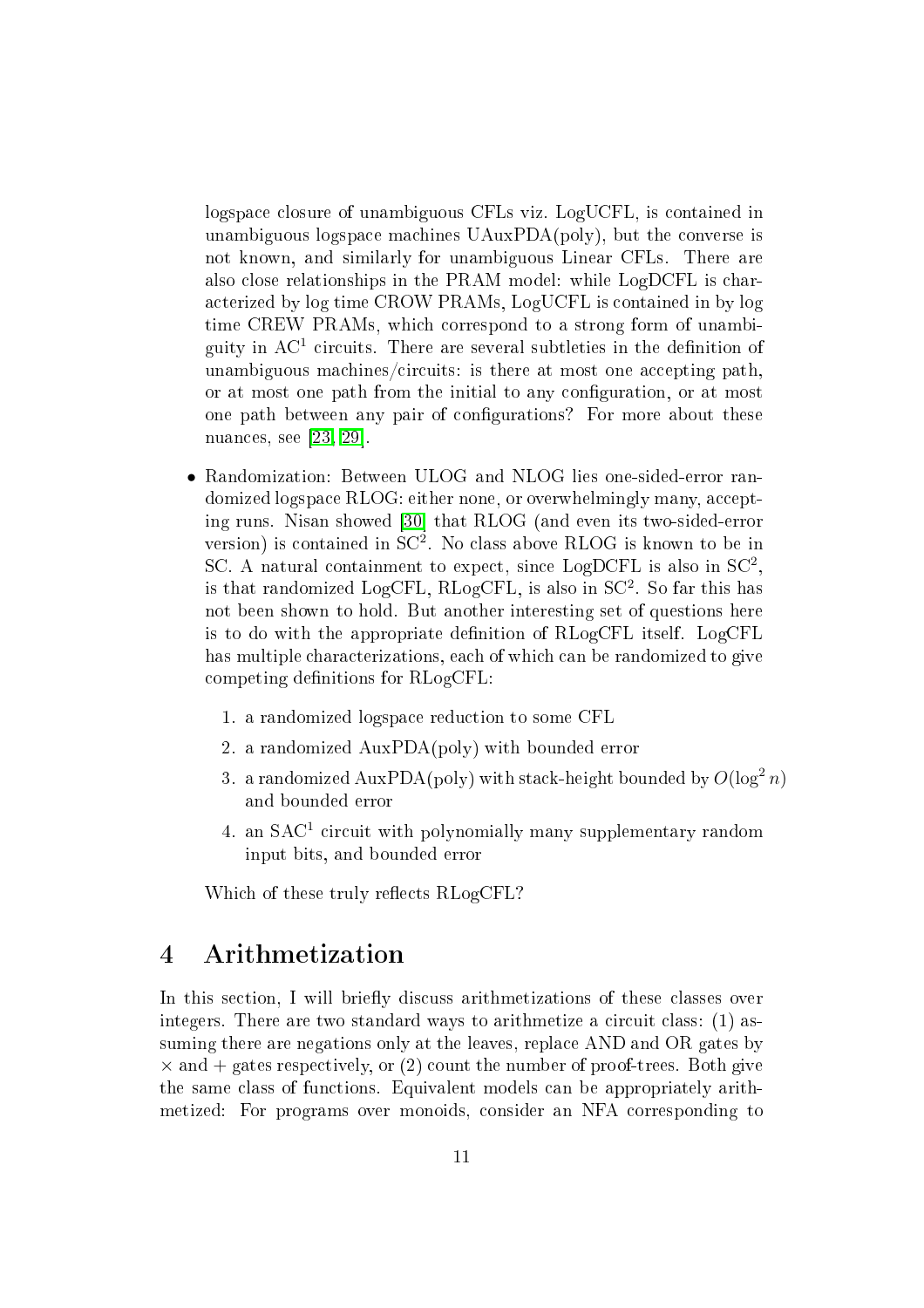the monoid, view the instru
tions as proje
tions transforming an input, and count the number of accepting paths of the NFA on the transformed version. For branching programs, count the number of st paths. For LogCFL, count the number of parse trees in the target CFL. For NLOG and AuxPDA(poly), count the number of accepting paths. And so on.

The arithmetization of  $AC<sup>1</sup>$  is not very interesting. Within log depth, a ir
uit an, starting with 0s and 1s, ompute numbers that need exponentially many bits in their binary representation. This is because they can have exponentially large proof trees. For feasible omputation, we may be justied in restricting attention to poly size arithmetic circuits that compute numbers with feasible representation. This corresponds to poly size circuits with poly degree, and over integers, is essentially the same as Valiant's class VP. It also corresponds directly to an arithmetization of one characterization of LogCFL, namely, ASP,TRSZ(log,poly).

Interestingly, all arithmetizations of LogCFL coincide: poly size poly degree arith circuits, poly size log depth  $\#\text{SAC}^1$ , number of accepting paths in AuxPDA(poly) ma
hines, number of parse trees in a CFL, number of good parenthesizations of a word over a groupoid. Venkateswaran's tree cutting construction [38] placing  $LogCFL$  in  $SAC<sup>1</sup>$  is not parsimonious; it does not give a one-to-one correspondence between accepting paths of the  $\text{AuxPDA}$ (poly) machine and proof trees of the SAC<sup>1</sup> circuit. To establish the equivalence of  $\#\mathrm{AuxPDA(poly)}$  and  $\#\mathrm{SAC}^1$ , two independent and different constructions were described by  $[40]$  and  $[29]$  (see also  $[2]$ ). These can also be thought of as treeutting, but the uts are applied more arefully to uniquely halve the degree in a constant number of stages. Since these techniques apply to the Boolean case as well, we have three different proofs that LogCFL is in  $\mathrm{SAC}^1$ .

Since unbounded addition and bounded multiplication are both in  $NC<sup>1</sup>$ , it is easy to see that  $\#\text{SAC}^1$  is in Boolean NC<sup>2</sup>.

Over NLOG too, the two arithmetizations coincide: number of accepting paths in an NLOG ma
hine, and number of proof trees in a poly size skew circuit, both give the function class  $\#L$ .

For LogDCFL and DLOG, it is not clear how to define an arithmetic version. One possibility is to consider functional versions FLOG and FLogD-CFL. But this is not entirely satisfa
tory be
ause in this kind of framework, we expect arithmetization to yield more power. Another possibility for  $\rm DLOG$  is to consider  $\rm \#SC^{1},$  since  $\rm DLOG$  equals  $\rm SC^{1}.$  But  $\rm \#SC^{1}$  can compute infeasible values, so this is an unreasonable lass. Yet another possibility is to consider poly degree SC<sup>1</sup> circuits,  $\# {\rm sSC^1}$ . But it is not even known whether sSC<sup>1</sup> is as powerful as SC<sup>1</sup>, so we may be restricting ourselves too much this way. An interesting spin on  $\#sSC^1$  is that it is contained in both  $\#SAC^1$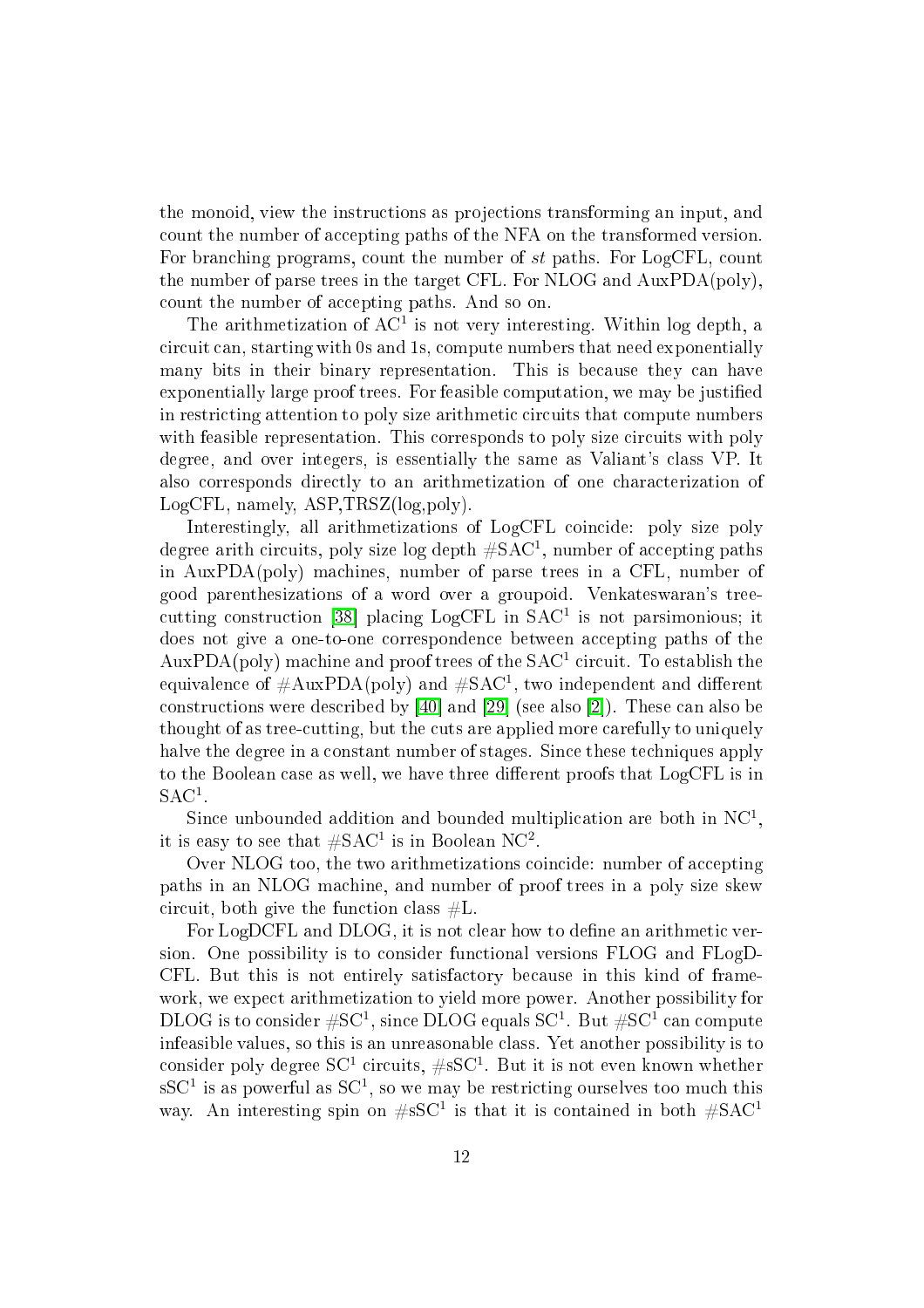and Boolean  $SC^2$ . Thus, inverting the question of "How much of NC is in SC?", it gives a piece of SC inside NC.

At NC<sup>1</sup>, the picture is considerably murkier. Recall that Boolean NC<sup>1</sup> has multiple characterizations.  $\# NC^1$  as log depth arithmetic circuits has been studied quite a bit since first formally defined in CMTV. There it is shown that  $\#BWBP$  equals  $\#BP-M$  (or  $\#BP-NFA$ , as referred to in [26]), contains functional NC<sup>1</sup>, and is contained in  $\#\mathrm{NC}^1.$  But the reverse containments are still intriguingly open; we know that  $\#\text{NC}^1$  can be computed by Boolean poly size circuits of bounded fanin and depth  $O(\log n \log^* n)$ , but the  $\log^* n$  factor remains. However, if the constant  $-1$  is allowed, we get the classes  $GapNC<sup>1</sup>$ and GapBWBP, and these are known to coincide, and they are contained in FLOG.

It turns out that  $\#\text{LWF}$  and  $\#\text{F}$  both equal  $\#\text{NC}^1$ . On the other hand,  $\#BP\text{-}VPA$  equals  $\#BWBP$ : adding a visibly pushdown stack to an NFA not only does not increase the complexity of the language class, it does not increase the complexity of the counting function class as well. Another arithmetization of a class equivalent to  $\rm NC^1$  is  $\# {\rm sSC^0};$  this contains  $\# {\rm BWBP}$ and is contained in FLOG, but no relationship to  $\#\text{NC}^1$  is known. These results are described in [26].

Language classes can be defined based on these arithmetizations; the predicates typically applied to  $NC<sup>1</sup>$  and NLOG are:

Is the  $\#$  function greater than 0? yielding  $NC<sup>1</sup>$ , NLOG Is the Gap function greater than  $0$ ? yielding  $PNC<sup>1</sup>$ , PL Are two  $\#$  (or Gap) functions equal? yielding C=NC<sup>1</sup>, C=L

With these predicates, the multitude of arithmetic classes around  $NC<sup>1</sup>$ gives rise to a host of language classes between  $NC<sup>1</sup>$  and DLOG. I hope that the true picture is considerably simpler.

#### A
knowledgements

The idea of writing this survey arose after a talk I gave at a Dagstuhl seminar on Cir
uits, Logi and Games in November 2006, and I thank Heribert Vollmer for the invitation to participate in the seminar. I gratefully acknowledge many helpful and insightful discussions over several occasions with Eric Allender, Nutan Limaye, Kamal Lodaya, Pierre M
Kenzie, Antoine Meyer, Raghavendra Rao, Jayalal Sarma, H Venkateswaran and V Vinay.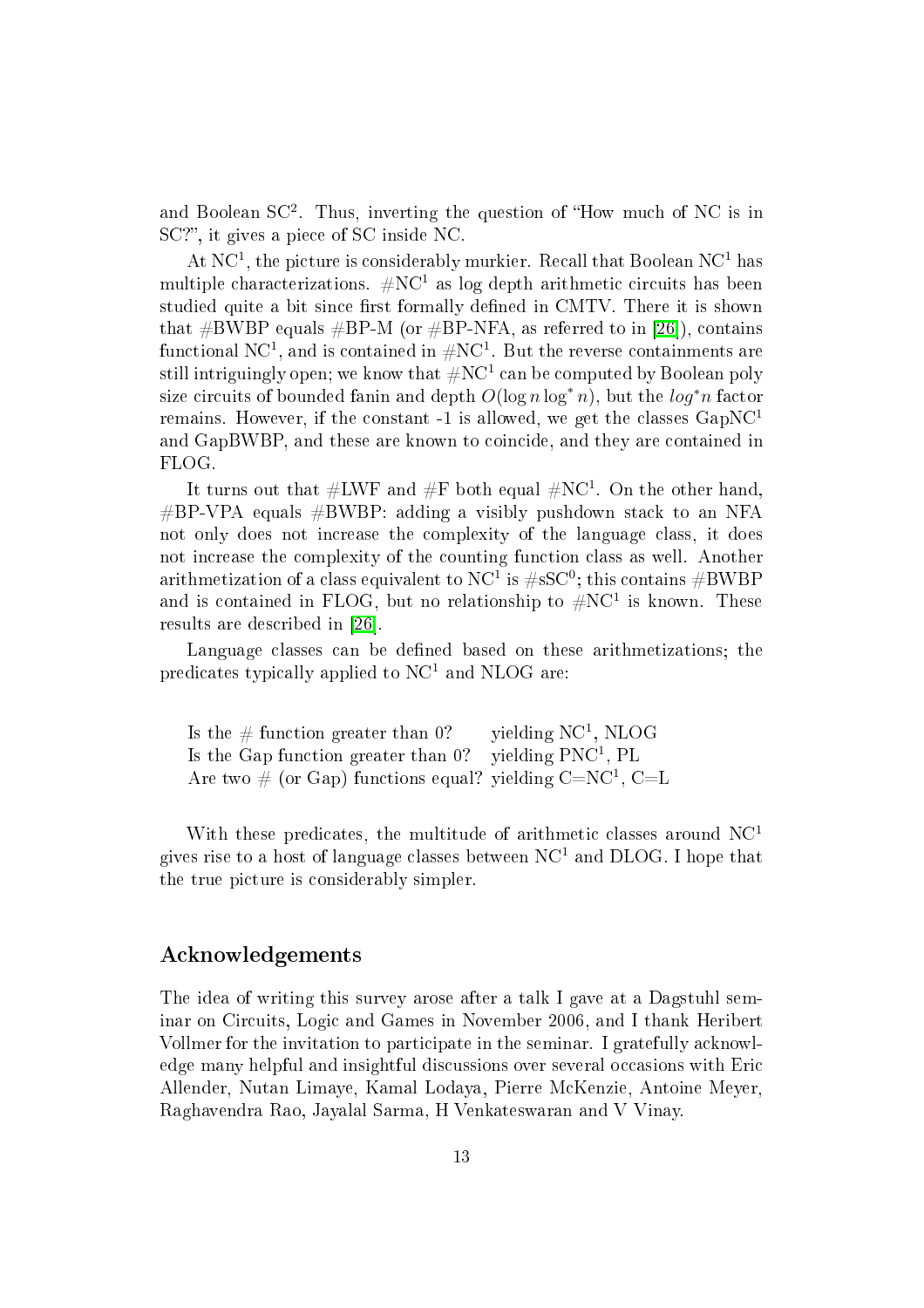# <span id="page-13-0"></span>Referen
es

- [1] E. Allender. Arithmetic circuits and counting complexity classes. In J. Kraji
ek, editor, Complexity of Computations and Proofs, Quaderni di Matemati
a Vol. 13, pages 33-72. Seconda Universita di Napoli, 2004. An earlier version appeared in the Complexity Theory Column, SIGACT News 28, 4 (De
. 1997) pp. 2-15.
- <span id="page-13-14"></span>[2] E. Allender, J. Jiao, M. Mahajan, and V. Vinay. Non-commutative arithmetic circuits: depth reduction and size lower bounds. Theoretical Computer Science, 209:47-86, 1998.
- <span id="page-13-11"></span><span id="page-13-1"></span>[3] R. Alur and P. Madhusudan. Visibly pushdown languages. In  $STOC$ , pages 202211, 2004.
- [4] D. Barrington. Bounded-width polynomial size branching programs recognize exactly those languages in NC<sup>1</sup> Journal of Computer and System Sciences, 38:150-164, 1989.
- <span id="page-13-6"></span><span id="page-13-5"></span>[5] F. Bedard, F. Lemieux, and P. McKenzie. Extensions to Barrington's Mprogram model. Theoretical Computer Science, 107:31-61, 1993.
- [6] A. Borodin, S. Cook, P. Dymond, W. Ruzzo, and M. Tompa. Two applications of inductive counting for complementation problems. SIAM Journal of  $Computation, 18(3):559-578, 1989.$
- <span id="page-13-10"></span><span id="page-13-3"></span>[7]  $R$ . P. Brent. The parallel evaluation of general arithmetic expressions. *Journal* of the  $ACM$ ,  $21:201-206$ , 1974.
- [8] S. Buss. The Boolean formula value problem is in ALOGTIME. In  $STOC$ . pages 123-131, 1987.
- <span id="page-13-13"></span>[9] D. Caucal. Synchronization of pushdown automata. In *Proc. 10th Develop*ments in Language Theory Conference, LNCS 4036. Springer, 2006.
- <span id="page-13-4"></span><span id="page-13-2"></span>[10] S. Cook. Characterizations of pushdown machines in terms of time-bounded computers. Journal of Assoc. Comput. Mach., 18:4-18, 1971.
- <span id="page-13-9"></span>[11] S. A. Cook. Deterministic CFL's are accepted simultaneously in polynomial time and log squared space. In  $STOC$ , pages 338–345, 1979.
- <span id="page-13-8"></span>[12] S. A. Cook and P. McKenzie. Problems complete for L. Journal of Algorithms, 8:385394, 1987.
- <span id="page-13-12"></span>[13] C. Damm, M. Holzer, and P. McKenzie. The complexity of tensor calculus. Computational Complexity,  $11(1/2)$ :54-89, January 2003.
- <span id="page-13-7"></span>[14] P. W. Dymond. Input-driven languages are in log n depth. In *Information* processing letters, pages 26, 247-250, 1988.
- [15] P. W. Dymond and W. L. Ruzzo. Parallel RAMs with owned global memory and deterministic context-free language recognition. J.  $ACM$ ,  $47(1):16-45$ . 2000. extended abstract in ICALP 86: LNCS 226 pp. 95-104.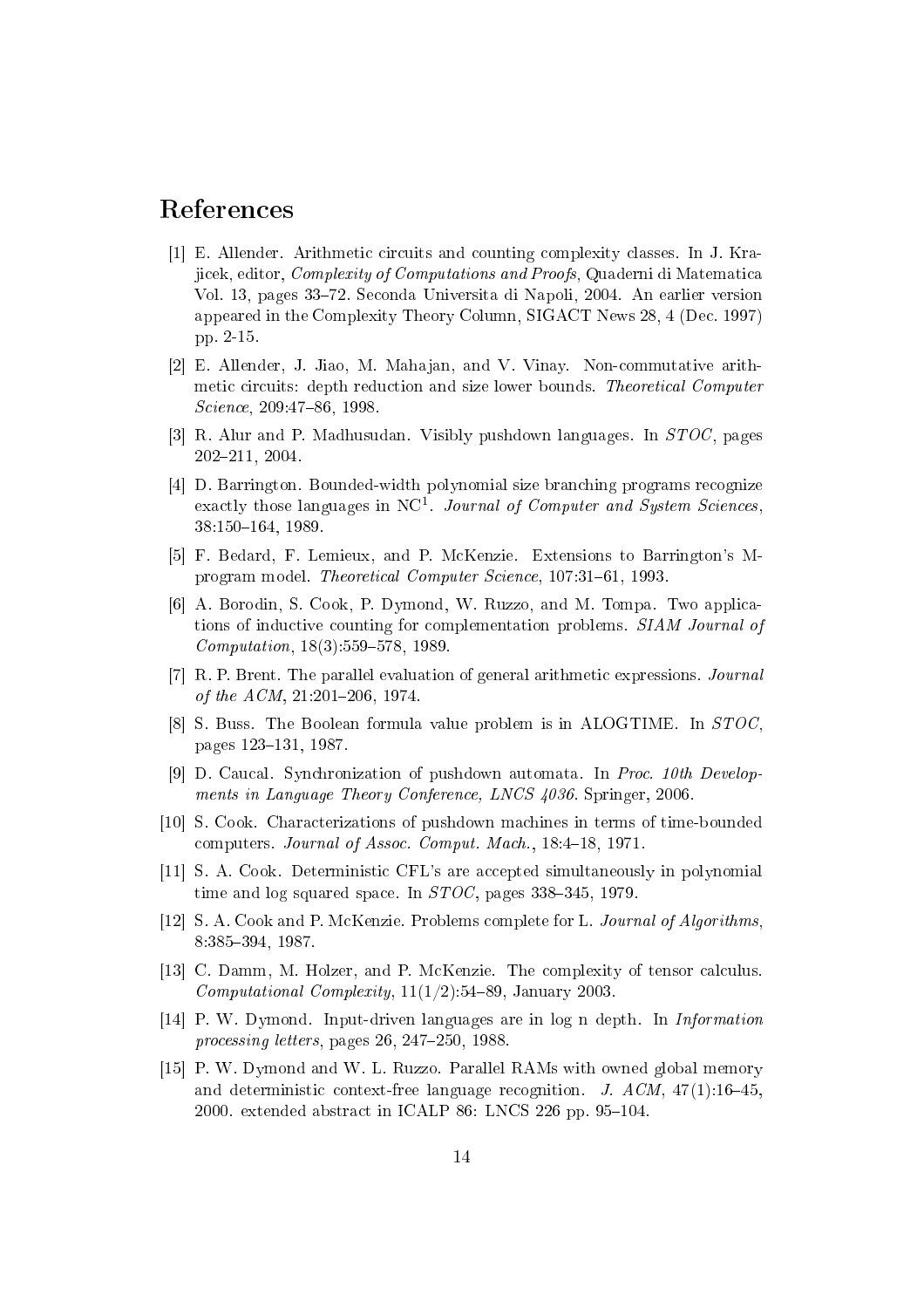- <span id="page-14-9"></span>[16] H. Fernau, K.-J. Lange, and K. Reinhardt. Advocating ownership. In V. Chandru and V. Vinay, editors, *Proc. 16th FST&TCS*, *LNCS* 1180, pages 286–297. Springer, De
ember 1996.
- <span id="page-14-14"></span><span id="page-14-4"></span>[17] O. Ibarra, T. Jiang, and B. Ravikumar. Some subclasses of context-free languages in  $NC^1$ . Information Processing Letters, 29:111-117, 1988.
- <span id="page-14-5"></span>[18] H. Immerman. Languages which capture complexity classes.  $SIAM J. Com$  $put., 4:760-778, 1987.$
- <span id="page-14-3"></span>[19] N. Immerman. Nondeterministic space is closed under complementation.  $SIAM\ Journal\ on\ Computing, 17(5)$ :935-938, Oct 1988.
- [20] S. Istrail and D. Zivkovic. Bounded width polynomial size Boolean formulas compute exactly those functions in  $AC<sup>0</sup>$ . Information Processing Letters, 50:211216, 1994.
- <span id="page-14-12"></span><span id="page-14-1"></span>[21] T. Jiang and B. Ravikumar. A note on the space complexity of some decision problems for finite automata. *Information Processing Letters*, 40:25-31, 1991.
- [22] D. S. Johnson. A catalog of complexity classes. In J. van Leeuwen, editor, Handbook of Theoretical Computer Science, Volume A: Algorithms and Complexity  $(A)$ , pages 67–161. 1990.
- <span id="page-14-0"></span>[23] K.-J. Lange. Complexity and structure in formal language theory. Fundamenta Informaticae, 25:327-352, 1996. Preliminary version in Proceedings of 8th IEEE Structure in Complexity Theory Conference, 1993, 224-238.
- <span id="page-14-8"></span>[24] Lautemann, McKenzie, Schwentick, and Vollmer. The descriptive complexity approach to LOGCFL. JCSS: Journal of Computer and System Sciences, 62. 2001.
- <span id="page-14-13"></span><span id="page-14-7"></span>[25] F. Lemieux. Finite Groupoids and their Applications to Computational Complexity. PhD thesis, McGill University, 1996.
- <span id="page-14-6"></span>[26] N. Limaye, M. Mahajan, and B. V. R. Rao. Arithmetizing classes around  $NC<sup>1</sup>$ and L. In STACS, LNCS vol. 4393, 2007.
- [27] P. McKenzie, K. Reinhardt, and V. Vinay. Circuits and context-free languages. In Proceedings of 5th Annual Internat. Conf. on Computing and Combinatorics  $(COCOON)$ , Tokyo, Japan, LNCS 1627, pages 194-203, 1999.
- <span id="page-14-15"></span><span id="page-14-2"></span>[28]  $D. A. Mix-Barrington, N. Immerman, and H. Straubing. On uniformity within$ NC<sup>1</sup>. *J. Comput. Syst. Sci.*,  $41(3):274-306$ , 1990.
- [29] R. Niedermeier and P. Rossmanith. Unambiguous auxiliary pushdown automata and semi-unbounded fan-in circuits. Information and Computation, 118(2):227245, 1995.
- <span id="page-14-11"></span><span id="page-14-10"></span>[30] N. Nisan. RL  $\subseteq$  SC. Computational Complexity, 4(11):1-11, 1994.
- [31] Petersen. The membership problem for regular expressions with intersection is complete in LOGCFL. In *STACS: Annual Symposium on Theoretical Aspects* of Computer Science LNCS 2285, pages 513-522, 2002.